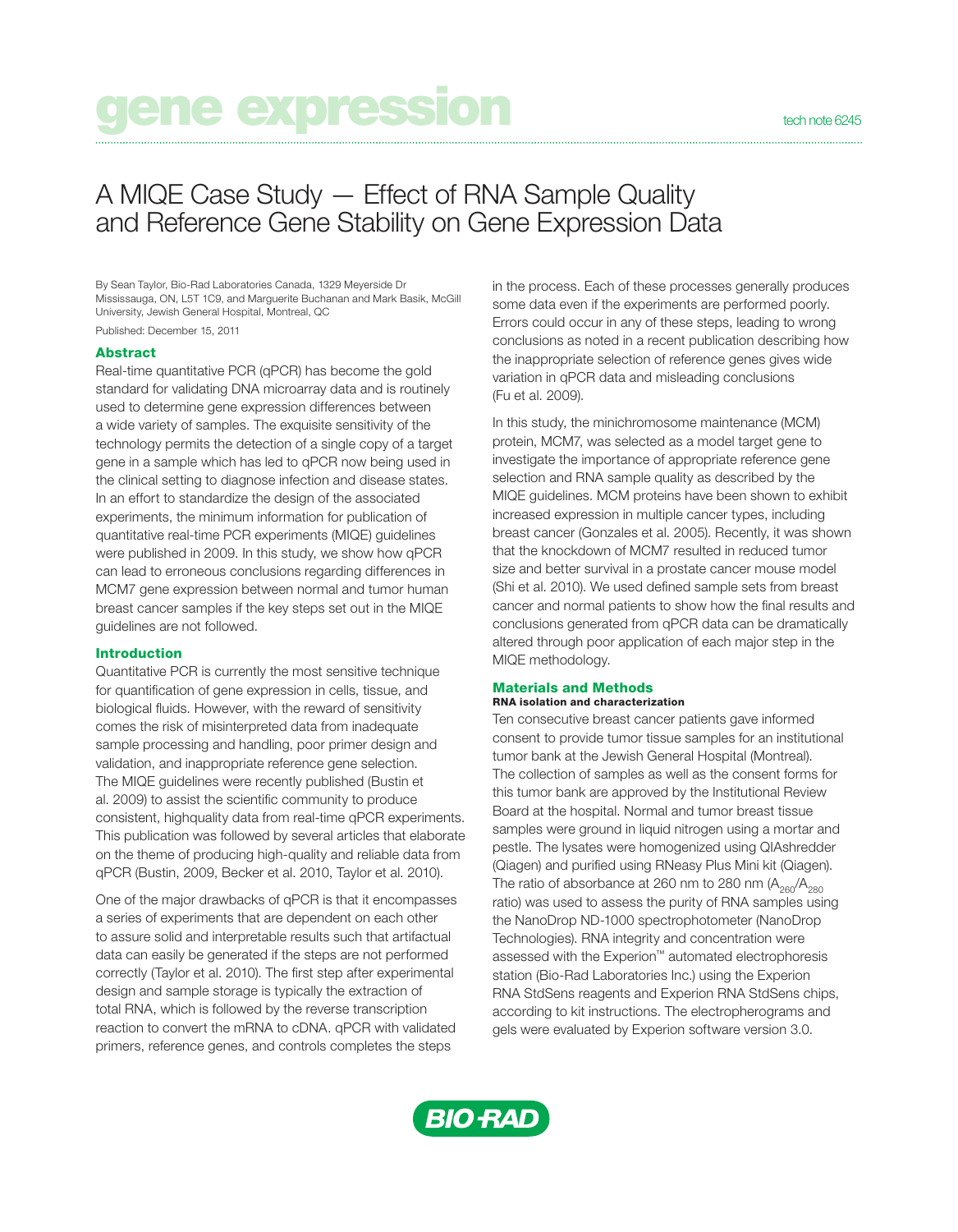# cDNA synthesis

All RNA samples were diluted in water BioChemika (Sigma Life Science) at the same concentration and a volume corresponding to 100 ng was added to iScript™ cDNA synthesis kit reagents (Bio-Rad) for cDNA synthesis, per kit instructions. The reaction mix was incubated for 5 min at 25°C, followed by 30 min at 42°C and 5 min a t 85°C and hold at 4°C. The cDNA samples were then stored at -80°C.

### qPCR

Four commonly used reference genes (human GAPDH, HPRT1, 18S rRNA, and TBP) were chosen for this study. HPRT1 and TBP have been reported to have stable expression levels and GAPDH and 18S rRNA have unstable expression levels in cancer samples (Fu et al. 2009). qPCR reactions were performed on a CFX96™ real-time PCR system (Bio-Rad) operated by CFX Manager™ software (version 1.6). Cycling conditions included a polymerase activation step of 98°C for 2 min and 40 cycles of 98°C for 2 sec and annealing /extension at 60°C for 5 sec with melt curve analys is from 65 to 95°C in 0.5°C increments. The reaction mix was prepared with 5 μl of SsoFast™ EvaGreen supermix (Bio-Rad) with 2 μl of cDNA template in a total volume of 10 μl with 300 nM final concentration of the following primers:

MCM7 forward (5'-GAT GCC ACC TAT ACT TCT GCC -3') and reverse (5'-GAT GCC ACC TAT ACT TCT GCC -3') (Integrated DNA Technologies, San Diego, CA), TaqMan GAPDH control reagents (Applied Biosystems), and the following 20X primers: TaqMan predeveloped assay reagents for human HPRT1, 18S, and TBP (Applied Biosystems). The amplicon products for each gene were verified on a 2% agarose gel.

# Results and Discussion

# RNA Sample Quality and Purity

All samples gave excellent purity values with OD260/280 between 1.9 and 2.2. The RNA samples were categorized by integrity based on the Experion relative quality indicator (RQI) number, which provides a quality rating similar to the RIN number (Riedmaier et al. 2010). Figure 1 shows the virtual RNA gel image generated by the Experion and the sample concentrations, RQI, and 28S/18S rRNA ratios. Although there has been no specific threshold RQI/RIN numbers for acceptable RNA samples, studies have shown high variability in the expression data for RIN/RQI below 7 and even below 7.8 (Copois et al. 2007, Jahn et al. 2008). Four of the normal samples gave RQI values below 7.4 and the rest of the samples gave RQI values greater than 7.8.



|  | $\overline{c}$ | 3 | 4 | 5 | 6 | $\overline{7}$ | 8 | $\mathsf g$ | 10 |       | ┖ | $\overline{2}$ | 3 | 4 | 5 | 6 | $7^{\circ}$ | 8 | $\mathsf g$ | 10 |
|--|----------------|---|---|---|---|----------------|---|-------------|----|-------|---|----------------|---|---|---|---|-------------|---|-------------|----|
|  |                |   |   |   |   |                |   |             |    | 6,000 |   |                |   |   |   |   |             |   |             |    |
|  |                |   |   |   |   |                |   |             |    |       |   |                |   |   |   |   |             |   |             |    |
|  |                |   |   |   |   |                |   |             |    | 4,000 |   |                |   |   |   |   |             |   |             |    |
|  |                |   |   |   |   |                |   |             |    | 3,000 |   |                |   |   |   |   |             |   |             |    |
|  |                |   |   |   |   |                |   |             |    | 2,000 |   |                |   |   |   |   |             |   |             |    |
|  |                |   |   |   |   |                |   |             |    | 1,500 |   |                |   |   |   |   |             |   |             |    |
|  |                |   |   |   |   |                |   |             |    | 1,000 |   |                |   |   |   |   |             |   |             |    |
|  |                |   |   |   |   |                |   |             |    | 500.0 |   |                |   |   |   |   |             |   |             |    |
|  |                |   |   |   |   |                |   |             |    | 200.0 |   |                |   |   |   |   |             |   |             |    |
|  |                |   |   |   |   |                |   |             |    |       |   |                |   |   |   |   |             |   |             |    |
|  |                |   |   |   |   |                |   |             |    | 50.0  |   |                |   |   |   |   |             |   |             |    |

| Well ID | <b>RNA Concentration</b> | Ratio<br>(28 S/18 S) |     | Well ID | <b>RNA Concentration</b> | Ratio<br>(28 S/18 S) |     |
|---------|--------------------------|----------------------|-----|---------|--------------------------|----------------------|-----|
|         | $(ng/\mu l)$             |                      | RQI |         | $(ng/\mu l)$             |                      | RQI |
|         | 160                      |                      |     |         | 160                      |                      |     |
|         | 26.34                    | 1.42                 | 8.4 |         | 809.95                   | 1.52                 | 9.8 |
|         | 74.44                    | 1.07                 | 9.3 |         | 325.03                   | 1.61                 | 9.9 |
| 3       | 99.31                    | 1.06                 | 8.9 |         | 20.03                    | 1.11                 | 8.7 |
| ↵       | 27.67                    | 1.02                 | 7.8 |         | 35.84                    | 1.65                 | 9.3 |
| 5       | 17.47                    | 0.89                 | 8   | 5       | 108.13                   | 1.36                 | 9.7 |
| 6       | 41.71                    | 1.15                 | я   | 6       | 124.94                   | 1.34                 | 9.5 |
|         | 82.16                    | 0.71                 | 7.3 |         | 54.38                    | 1.26                 | 9.1 |
| 8       | 28.41                    | 0.96                 | 7.2 |         | 425.57                   | 1.27                 | 9.2 |
| 9       | 34.23                    | 1.15                 | 7.3 | 9       | 193.58                   | 1.21                 | 9.4 |
| 10      | 15.68                    | 0.77                 | 7.2 | 10      | 83.2                     | 1.17                 | 8.5 |

Fig. 1. Quality of RNA samples as measured by the Experion automated electrophoresis station for normal (A) and tumor (B) samples. The associated RQI, 28S/18S rRNA ratio and concentration data are shown below each gel image.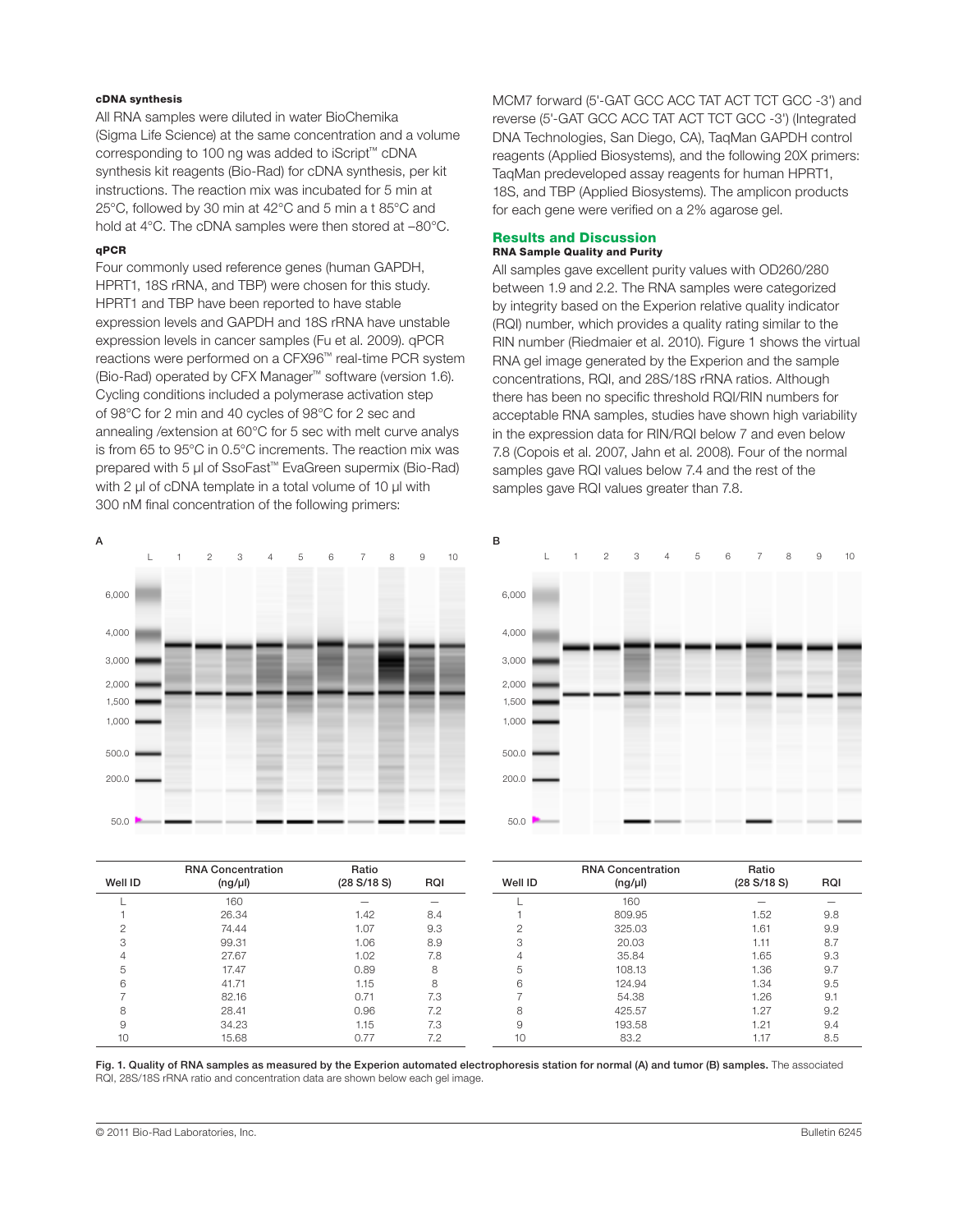

Fig. 2. Validation of MCM7 primers and samples using CFX96™ real-time PCR system (Bio-Rad). A, the amplification plots at 62°C, 61.3°C, and 50°C (-) gave higher Cq values and therefore were not optimized. The rest of the curves (—) converge at the lowest Cq, and the associated temperature range (50.8°C to 60°C) can be used for opt imized amplification; **B**, the associated melt curve data from the thermal gradient were analyzed to assure good primer specificity at each annealing temperature; C, aliquots from the wells of the thermal gradient analysis were analyzed on a 2% agarose gel to assure amplicon identity (by molecular weight) and specificity: lane 1, ladder; lane 2, GAPDH (226); lane 3, MCM7 (136); lane 4, HPRTI (100); lane 5, TBP (127); lane 6, 185 (187); lane 7, ladder; D, twofold serial dilution of the pooled cDNA sample was prepared over eight dilutions. Points on the standard curve were deleted until the reaction efficiency was between 90% and 110%. Unknown samples were then diluted fourfold to the middle point of the standard curve corresponding to eightfold for MCM7.

# Primer Validation

A pooled cDNA sample containing equal amounts of the reverse-transcribed RNA from all normal and tumor tissue samples was used to test the annealing temperature of all the primers. Primers were selected for amplicons between 100 bp and 250 bp with a target annealing temperature of 60°C. A thermal gradient qPCR reaction was progra mmed using the CFX96 real-time PCR system and each primer pair was tested over a 12°C temperature range to determine its optimal annealing temperature. The amplification curves

were analyzed to determine the lowest Cq, which defines the optimal range of annealing temperatures for each primer pair (Figure 2A). Based on these results, a temperature of 60°C was chosen as the highest common optimized annealing temperature for all the primer pairs. Melt curve analysis for each primer pair was performed to ensure primer specificity (Figure 2B). The amplicon sizes were also verified by agarose gel electrophoresis (Figure 2C).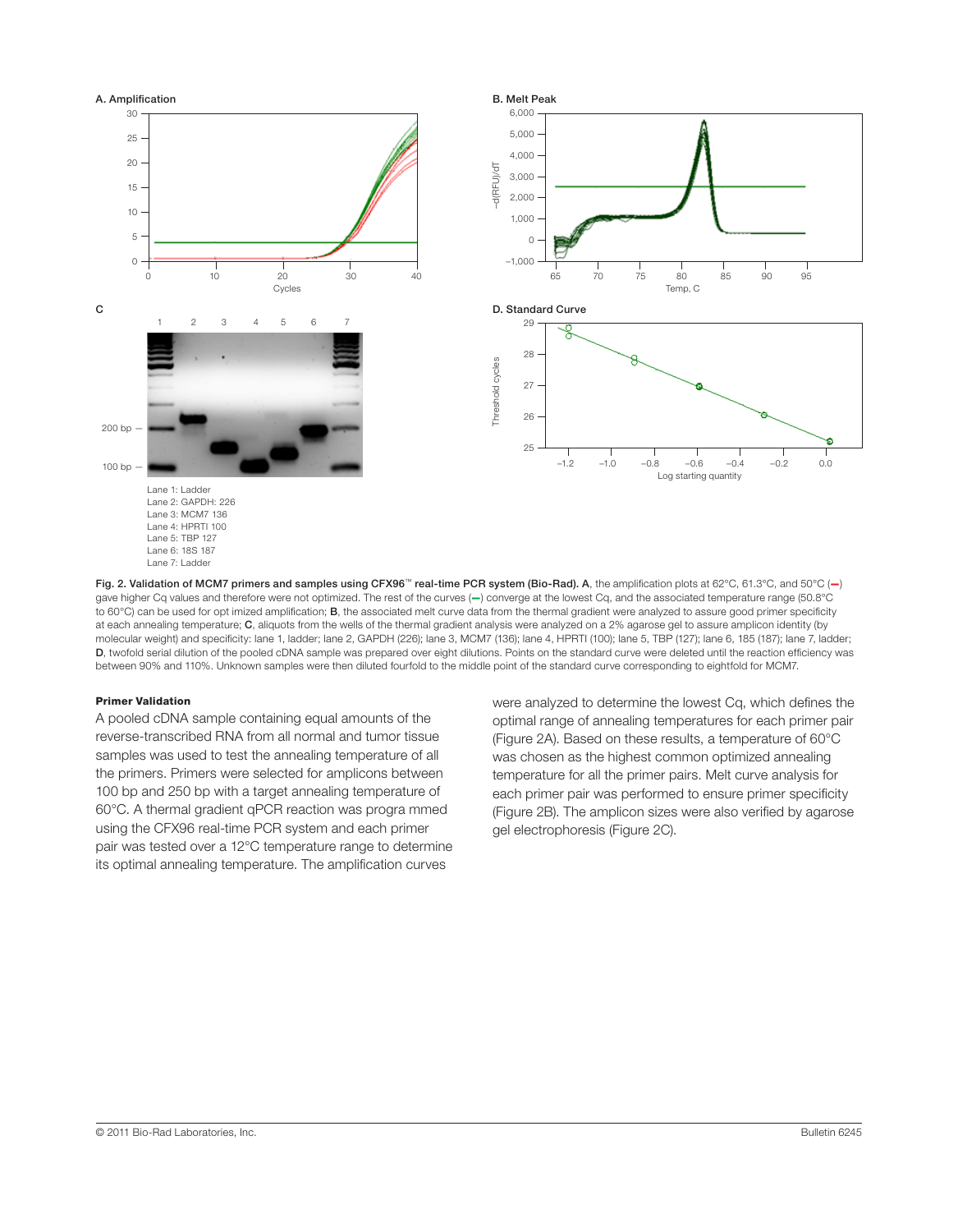# Primer and Sample Validation

The same pooled cDNA sample was then used to validate the primers for reaction efficiency at their optimal annealing temperature of 60°C (Figure 2D). Different serial d ilutions were used for each gene based on the above mentioned thermal gradient–optimized Cq values as follows: Cq: 10–15: tenfold, 18S RNA; Cq: 16–20: fivefold; Cq: 21–25: fourfold, GAPDH; Cq: 26–32: twofold, HPRT1, TBP, and MCM7. The cDNA samples were diluted to the mid point of the respective standard curves for each gene as follows: 18S RNA: 1/10,000; GAPDH: 1/64; HPRT1: 1/8; TBP: 1/4; McM7: 1/4.

# Reference Gene Validation

The reference genes (human GAPDH, HPRT1, 18S rRNA, and TBP) were tested for stability of expression across the good quality normal and tumor samples. All samples from the normal and tumor tissues were normalized for RNA concentration using the Experion automated electrophoresis station and the relative expression data (i.e., ΔCq) were then applied to the geNorm method (Vandesompele et al. 2002) to determine their stability (M value) (Figure 3) (Vandesompele et al. 2004). The least stable reference genes across the samples were 18S rRNA and GAPDH, while the most stable were HPRT1 and TBP, indicating that the use of these two genes for normalization would give the most reliable data given that their M value was well below 1.0.

Average expression stability values of remaining control genes



Fig. 3. Analysis of reference gene stability between normal and tumor samples. Average expression stability of control genes was calculated using the geNorm method. The two most stable reference genes are HPRT1 and TBP.

#### Data Analysis with Reference Gene Normalization (ΔΔCq)

Samples with RQI >7.8 were considered acceptable. All of the tumor and six of the normal samples met this criterion. Gene expression of MCM7 was then analyzed with normalization by each reference gene individually and the combination of HPRT1 and TBP, which were deemed the most stable by geNorm. The results showed that choice of reference gene for data normalization can dramatically alter gene expression data. Between normal and tumor samples, MCM7 showed either no change (when normalized against 18s rRNA), a decrease (when normalized against GAPDH) (Figure 4) or an increase in expression (when normalized using a combination of HPRT1/TBP) (Figure 4).

To illustrate the effect of sample quality on the results, the four poor-quality samples from the normal tissue were analyzed against the tumor samples. Poor-quality samples were defined by an RQI less than 7.4. Relative expression of the target gene MCM7 was assessed between the poorquality normal and tumor samples using the most stable (HPRT1/TBP) reference gene combination for normalization. No difference in gene expression was observed, as shown by P values derived using a Student's T test (Figure 5).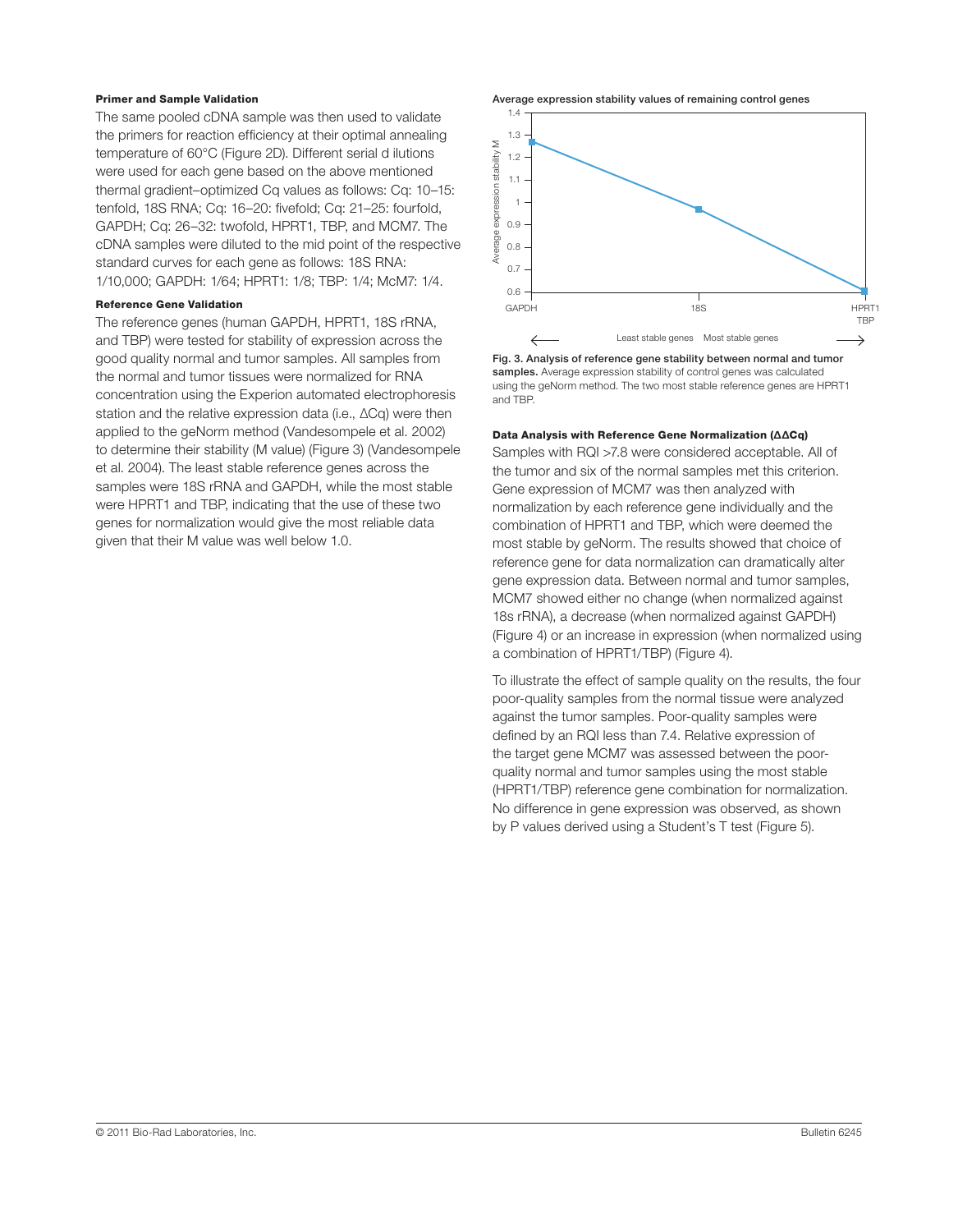



Fig. 5. Relative MCM7 expression for individual samples (A, upper panel) and associated average between the normal and tumor group contrasting poor and good quality RNA samples (B, lower panel). Normal samples ( ■ ) versus tumor samples (■). A, upper panel, bars represent the average normalized expression for three technical replicates of each sample; B, lower panel, bars represent the average relative expression for combined normal and tumor groups. Error bars represent the standard error of the mean and the table beneath the chart shows the associated P values for student's T test between normal and tumor samples.